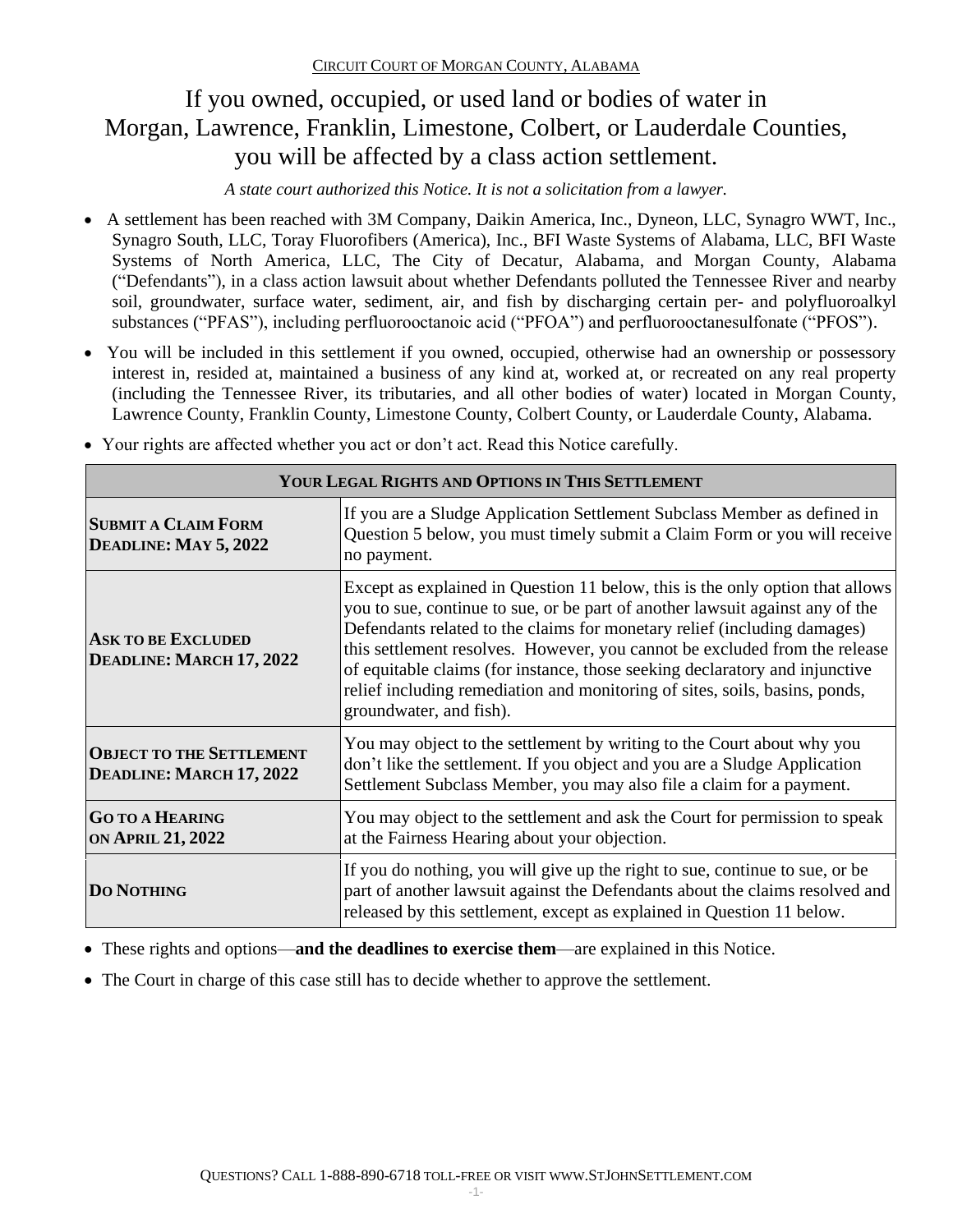### **WHAT THIS NOTICE CONTAINS**

| BASIC INFORMATION MARIE 2<br>1. Why was this Notice issued?<br>2. What is this lawsuit about?<br>3. What is a class action?<br>4. Why is there a settlement?                                                                                                                                                                                                                                                                     |  |
|----------------------------------------------------------------------------------------------------------------------------------------------------------------------------------------------------------------------------------------------------------------------------------------------------------------------------------------------------------------------------------------------------------------------------------|--|
| WHO IS INCLUDED IN THE SETTLEMENT <b><i>mathematically contained in the settlement</i></b> PAGE 3<br>5. How do I know whether I am part of the settlement?<br>6. Are there exceptions to being included?                                                                                                                                                                                                                         |  |
| 7. What does the settlement provide?<br>8. I am a Sludge Application Settlement Subclass Member. How much will my payment be?                                                                                                                                                                                                                                                                                                    |  |
| 9. How do I get a payment from the settlement?<br>10. When would I get my settlement payment?<br>11. What rights am I giving up if I stay in the Class and/or Sludge Application Settlement Subclass?<br>12. What are the Released Claims?                                                                                                                                                                                       |  |
| 13. Do I have a lawyer in this case?<br>14. How will the lawyers be paid?                                                                                                                                                                                                                                                                                                                                                        |  |
| EXCLUDING YOURSELF FROM THE SETTLEMENT MARKET MARKET AND RACE 5<br>15. How do I get out of the settlement?<br>16. If I exclude myself, can I still get a payment from this settlement?<br>17. If I do not exclude myself, can I sue the Defendants for the same legal claims later?                                                                                                                                              |  |
| OBJECTING TO THE SETTLEMENT <b>MAGIC CONSUMER</b> T <b>CONSUMER</b> T <b>CONSUMER</b> T <b>CONSUMER</b> T <b>CONSUMER</b> T <b>CONSUMER</b> T <b>CONSUMER</b> T <b>CONSUMER</b> T <b>CONSUMER</b><br>18. How do I tell the Court that I do not like the settlement?<br>19. May I come to Court to speak about my objection?<br>20. What is the difference between objecting to the settlement and asking to be excluded from it? |  |
| THE COURT'S FAIRNESS HEARING MARKET AND REASONAL PAGE 7<br>21. When and where will the Court decide whether to approve the settlement?<br>22. Do I have to come to the hearing?<br>23. May I speak at the hearing?                                                                                                                                                                                                               |  |
| IF YOU DO NOTHING MARKET AND THE STAGE 8<br>24. What happens if I do nothing at all?                                                                                                                                                                                                                                                                                                                                             |  |
| GETTING MORE INFORMATION <b>MALLET AND READER</b> SERVICES <b>BLACK</b><br>25. How do I get more information?                                                                                                                                                                                                                                                                                                                    |  |

## **BASIC INFORMATION**

#### **1. Why was this Notice issued?**

A court authorized this Notice because you have a right to know about the proposed settlement of this class action lawsuit and about all of your options before the Court decides whether to grant final approval to the settlement. This Notice explains the lawsuit, the settlement, your legal rights, what benefits are available, and who can get them.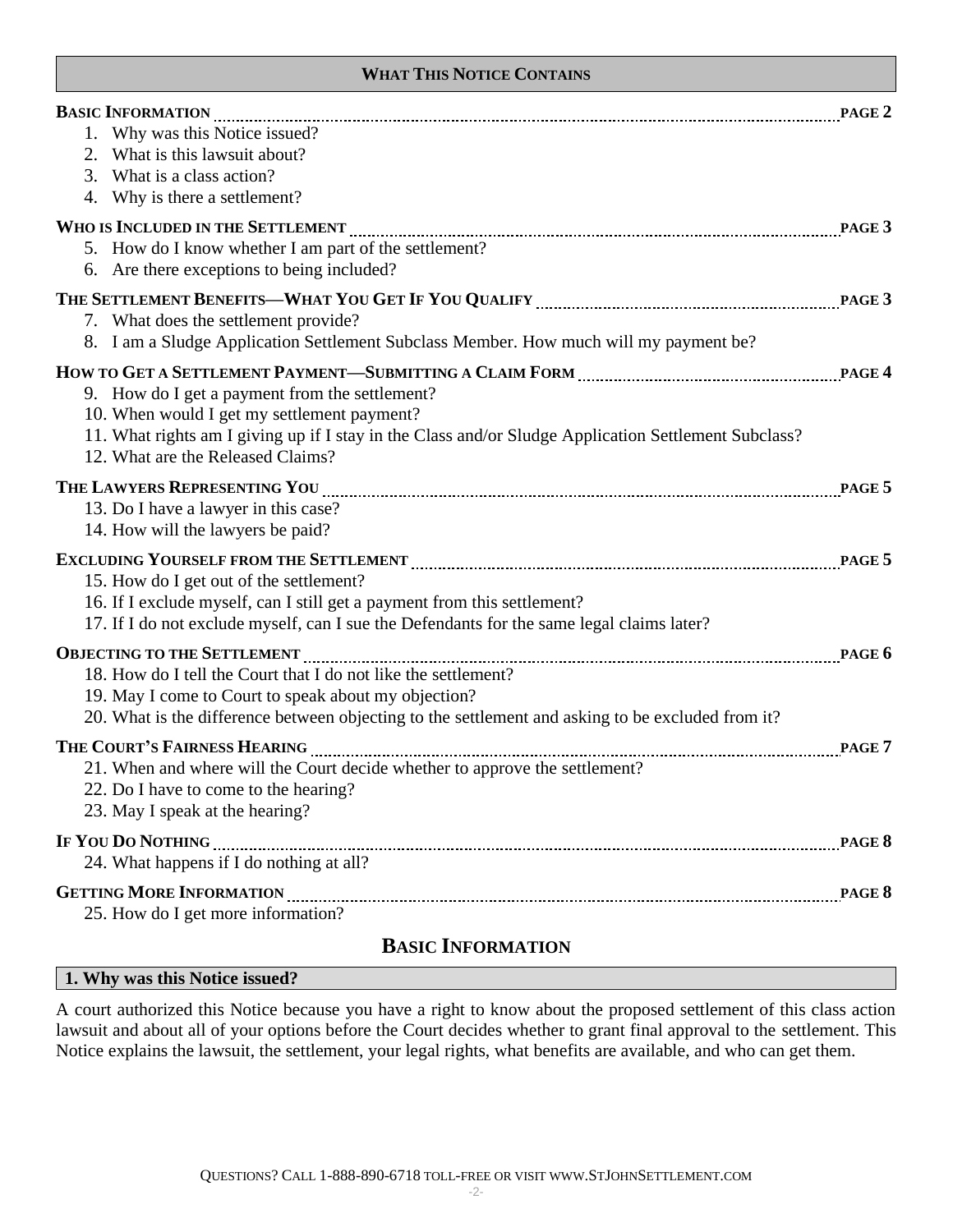The Honorable Glenn Thompson, presiding by appointment as a Special Circuit Judge of the Circuit Court of Morgan County, Alabama, is overseeing this class action. The case is known as *James St. John, Jr. v. 3M Company*, Case No. CV-02-000408 (the "Litigation"). The people and entities that filed this lawsuit are called the "Plaintiffs" and the entities they sued, 3M Company, Daikin America, Inc., Dyneon, LLC, Synagro WWT, Inc., Synagro South, LLC, Toray Fluorofibers (America), Inc., BFI Waste Systems of Alabama, LLC, BFI Waste Systems of North America, LLC, The City of Decatur, Alabama, and Morgan County, Alabama, are called the "Defendants."

### **2. What is this lawsuit about?**

The Plaintiffs allege that the Defendants polluted the Tennessee River and the soil, groundwater, surface water, sediment, air, and fish by discharging certain PFAS, including PFOA and PFOS, into the Tennessee River and the surrounding areas. The Defendants deny all of the claims made in the lawsuit.

#### **3. What is a class action?**

In a class action, one or more people or entities called "Class Representatives" (in this case, John Scherff, Kimberly Scherff, Darden Bridgeforth & Sons Land Company, and G.T. Hamilton) sue on behalf of other people and entities with similar claims. Together, the people and entities included in the class action are called a "Class" or "Class" Members." One court resolves the issues for all Class Members, except for those who exclude themselves from the Class.

### **4. Why is there a settlement?**

The Court did not decide in favor of the Plaintiffs or Defendants. Instead, the Plaintiffs and Defendants agreed to a settlement. This way, they avoid the cost and burden of a trial, and the people and entities affected can get benefits. The Class Representatives and their attorneys think the settlement is best for all Class Members.

## **WHO IS INCLUDED IN THE SETTLEMENT**

### **5. How do I know whether I am part of the settlement?**

The settlement defines "Class Members" as "all Persons that have owned, occupied, otherwise had an ownership or possessory interest (including through a lease, easement, or joint or common tenancy) in, resided at, maintained a business of any kind at, worked at, or recreated on any real property (including the Tennessee River, its tributaries, and all other bodies of water) located in Morgan County, Lawrence County, Franklin County, Limestone County, Colbert County, or Lauderdale County, Alabama at any time between April 21, 2003, and December 17, 2021."

The settlement also includes a "Subclass" defined below.

**Sludge Application Settlement Subclass:** All Class Members that, as of December 17, 2021 own, occupy, or have an ownership or possessory interest (including through a lease, easement, or joint or common tenancy) in real property in Morgan County, Lawrence County, Franklin County, or Limestone County, Alabama on which biosolids containing PFAS compounds were applied at any time.

#### **6. Are there exceptions to being included?**

Yes. The settlement does not include the Defendants, counsel for any of the parties, or the Judge to whom this case is assigned. Also, the Sludge Application Settlement Subclass does not include all persons or entities that properly execute and timely file a request for exclusion.

## **THE SETTLEMENT BENEFITS—WHAT YOU GET IF YOU QUALIFY**

#### **7. What does the settlement provide?**

The settlement provides two forms of relief:

First, Class Members will receive equitable relief in the form of the Court requiring Defendants (except Synagro WWT, Inc., and Synagro South, LLC) to provide certain investigation, remediation, and monitoring of sites, soils, basins, ponds, groundwater, and fish. More details about the equitable relief are described in Question 2 of the Class Settlement Agreement, available at www.StJohnSettlement.com.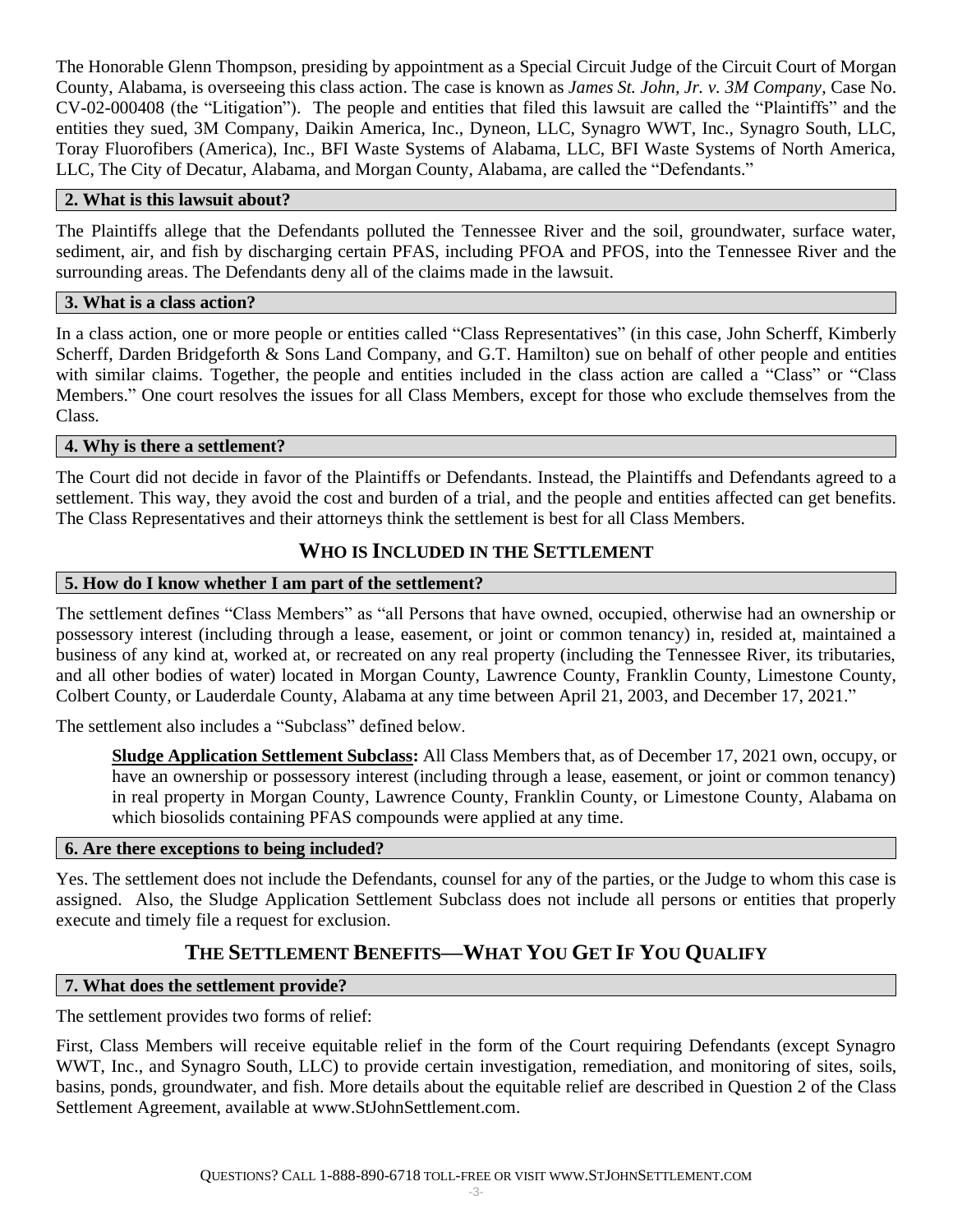Second, Sludge Application Settlement Subclass Members will receive monetary compensation. Defendants (except BFI Waste Systems of Alabama, LLC, BFI Waste Systems of North America, LLC, Dyneon, LLC, the City of Decatur, and Morgan County, Alabama) have agreed to pay \$5,000,000 (minus \$1,000 for every acre subject to a timely and valid Opt-Out request by a Sludge Application Settlement Subclass Member) to create a Sludge Application Settlement Fund. After deducting the costs of administration, the net Sludge Application Settlement Fund will be used to make payments to Sludge Application Settlement Subclass Members who submit valid Claim Forms.

Class Members will not receive monetary compensation unless they are also Sludge Application Settlement Subclass Members.

## **8. I am a Sludge Application Settlement Subclass Member. How much will my payment be?**

Payment amounts will be calculated and distributed *pro rata* (proportionally) based on the total number of relevant acres currently (as of December 17, 2021) owned or possessed by Sludge Application Settlement Subclass Members who submit a valid Claim Form, provided, however, that to the extent that more than one Sludge Application Settlement Subclass Member submits a timely and valid claim for the same property, said claimant payment shall be divided among those claimants as follows: (i) if all such claimants are title owners, each shall receive an equal share of the payment; (ii) if all such claimants are not title owners, each shall receive an equal share of the payment; and (iii) if at least one such claimant is a title owner and at least one such claimant is not a title owner, seventy-five percent of the claimant payment will go to the title owner (or in equal shares to the title owners), and twenty-five percent of the claimant payment will go to the non-title owner (or in equal shares to the non-title owners).

If the Sludge Application Settlement Fund is not completely expended after all valid claims are paid, the Parties will attempt to reach an agreement on how to distribute the remaining funds. If the Parties are unable to reach agreement, the Court will determine how to distribute the remainder.

## **HOW TO GET A SETTLEMENT PAYMENT—SUBMITTING A CLAIM FORM**

## **9. How do I get a payment from the settlement?**

If you are a Sludge Application Settlement Subclass Member, you must complete and submit a Claim Form by **May 5, 2022**. Claim Forms may be submitted online at www.StJohnSettlement.com or printed from the website and mailed to the Settlement Administrator at the address on the form. Claim Forms are also available by calling 1-888-890-6718, or by writing to the Settlement Administrator, *St. John v. 3M Company* Settlement Administrator, P.O. Box 43502, Providence, RI 02940-3502.

## **10. When would I get my settlement payment?**

The Court will hold a hearing on April 21, 2022, to decide whether to grant final approval to the settlement. If the Court approves the settlement, there may be appeals. It is always uncertain whether appeals will be filed and, if so, how long it will take to resolve them. Settlement payments will be distributed as soon as possible, if and when the Court grants final approval to the settlement and after any appeals are resolved.

## **11. What rights am I giving up if I stay in the Class and/or Sludge Application Settlement Subclass?**

Unless you exclude yourself, you are staying in the Class and/or the Sludge Application Settlement Subclass. If the settlement is approved and becomes final, all of the Court's orders will apply to you and legally bind you. You won't be able to sue, continue to sue, or be part of any other lawsuit against any of the Defendants or the Released Parties (*see* next question) about the claims and rights resolved and released by this settlement, except to the limited extent that you participate in the settlement of an action involving persons who received water from the West-Morgan East-Lawrence Water Authority pending in the United States District Court for the Northern District of Alabama and captioned *Lindsey, et al. v. 3M Company, et al*. ("*Lindsey* settlement"). The claims and rights you are giving up are called Released Claims. As explained in Question 12, you cannot exclude yourself from the settlement and release of claims for equitable relief, and you will give up those claims if the settlement is approved by the Court.

## **12. What are the Released Claims?**

**Released Claims:** If and when the settlement becomes final, Class Members will release and forever discharge Defendants from each and every claim, demand, right, and cause of action of any kind for any type of relief (including but not limited to compensatory damages, mental-anguish damages, property damages, consequential damages,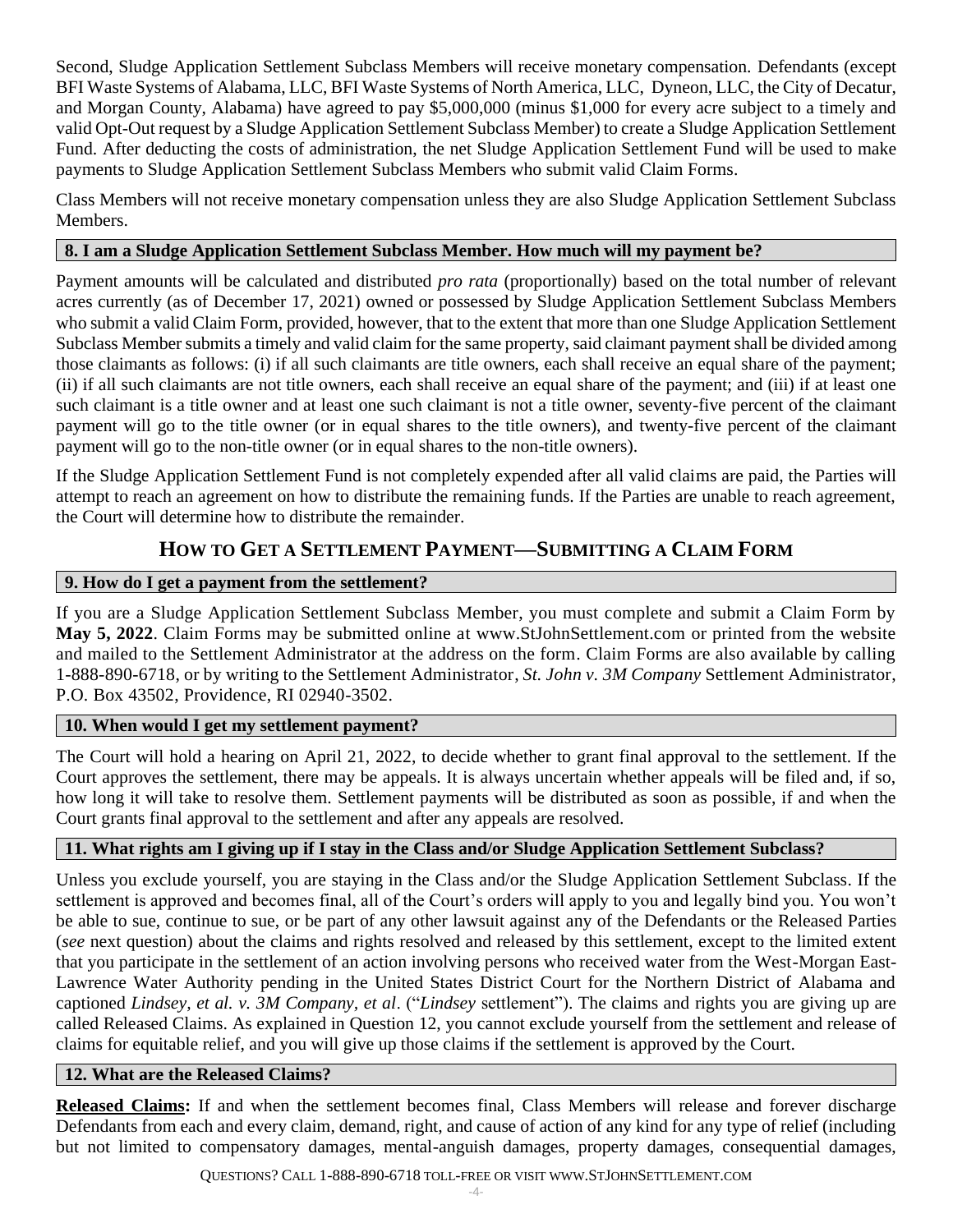incidental damages, statutory damages, punitive or exemplary damages, disgorgement, restitution, penalties, injunctive relief, declaratory relief, attorneys' fees, court costs, and expenses)—except the two types of claims discussed below that the Class Members have or could have asserted against the Released Parties arising out of or relating in any way to the presence of or exposure to PFAS (i) in the Tennessee River or its tributaries, in Morgan County, Lawrence County, Franklin County, Limestone County, Colbert County, or Lauderdale County, Alabama, (ii) from or at sites owned or operated by the Defendants, or (iii) in the soil, groundwater, surface water, pore water, drinking water, well water, waste water, treated water, sludge, sediment, air, and/or fish or other biota, or any other environmental media, whether asserted or not, accrued or not, known or not, matured or not, contingent or not, manifested or not, patent or latent, open or concealed, or past, present, or future ("Released Claims"). Released Claims include all claims, including those for future damages, arising out of any release of PFAS into the environment as a result of the past or continuing operations of the Defendants or the remediation efforts that are in compliance with the Interim Consent Decree issued by the Alabama Department of Environmental Management and the settlement. Excluded from the definition of Released Claims are claims for concrete, independent harms caused by future conduct that is not related to the following: (a) the prior release, disposal, or use of PFAS, (b) the ordinary course of future operations of the Defendants, or (c) the obligations imposed on the Defendants in the Interim Consent Decree and the settlement.

**Two Types of Claims Excepted from the Release:** The two types of claims specifically excepted from the definition of Released Claims are: (1) claims for manifest personal injury to a Class Member beyond the presence of PFAS in their body; and (2) claims for monetary relief (for instance, claims you have for monetary damages) by Class Members (including Sludge Application Settlement Class Members) that exclude themselves from the settlement of those claims.

In other words, *unless you exclude yourself from the settlement of claims for monetary relief not involving manifest personal injury, those claims will be released and you will be prevented from suing Defendants again in the future for those claims*. You cannot exclude yourself from the settlement and release of claims for equitable relief.

More details about the claims you will be releasing are described in Question 4 of the Class Settlement Agreement, available at www.StJohnSettlement.com. If too many persons opt out of the settlement, the Defendants retain the right to withdraw from the entire settlement.

## **THE LAWYERS REPRESENTING YOU**

## **13. Do I have a lawyer in this case?**

Yes. Judge Thompson appointed the law firms of Hare, Wynn, Newell & Newton, LLP, and Alexander, Corder & Shelly, P.C., to represent you and other Class Members as "Class Counsel" and "Sludge Application Settlement Subclass Counsel." These law firms and their lawyers are experienced in handling similar cases. You will not be charged for these lawyers. If you want to be represented by your own lawyer, you may hire one at your own expense.

## **14. How will the lawyers be paid?**

Class Counsel will ask the Court for an award of attorneys' fees and expenses of up to \$51,000,000. Counsel may ask for, or the Court may award, less than these amounts. If approved, attorneys' fees and expenses will be paid by Defendants and will not be deducted from the Sludge Application Settlement Fund. A Petition for Approval of Fees and Expenses will be filed no later than January 14, 2022 and will be posted on the settlement website for Class Members to review.

## **EXCLUDING YOURSELF FROM THE SETTLEMENT**

If you want to keep the right to sue or continue to sue the Defendants or the Released Parties about the claims for monetary relief that are being released in the settlement if it is finally approved, you must take steps to get out of the settlement. This is called excluding yourself from or opting out of the settlement. As noted, this would not prevent you from participating in the *Lindsey* settlement.

## **15. How do I get out of the settlement?**

You may exclude yourself from the settlement only with respect to the claims for monetary relief being settled and released. You may not exclude yourself from the settlement and release of claims for declaratory and injunctive relief (for instance, for remediation and monitoring of sites, soils, basins, ponds, groundwater, and fish).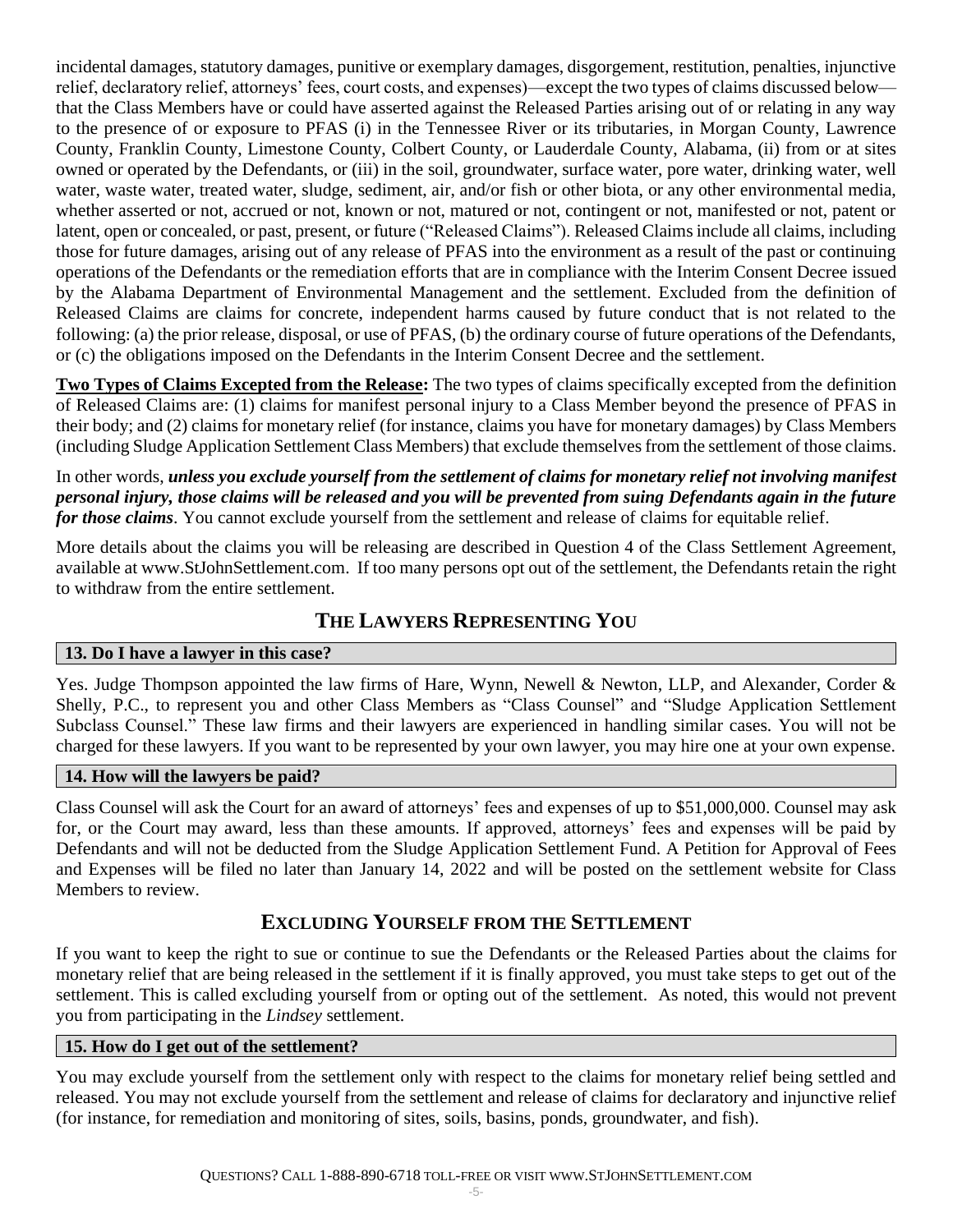To exclude yourself from the settlement of claims for monetary relief (including damages), you must submit a written request for exclusion. Your request for exclusion must include: (1) your name, current address, and telephone number; (2) a statement of the facts that make you a Class Member (and, if applicable, a Sludge Application Settlement Subclass Member); (3) a statement requesting exclusion from the Class or Sludge Application Settlement Subclass as certified under Rule 23(b)(3); and (4) your signature. Your Opt-Out request for exclusion must be mailed to the Settlement Administrator at the address below so it is postmarked by **March 17, 2022**:

> *St. John v. 3M Company* Settlement Administrator P.O. Box 43502 Providence, RI 02940-3502

#### **16. If I exclude myself, can I still get a payment from this settlement?**

No. If you exclude yourself, you are telling the Court that you don't want to be part of the settlement. You can get a payment only if you stay in the settlement, are a Sludge Application Settlement Subclass Member, and submit a valid Claim Form.

### **17. If I do not exclude myself, can I sue the Defendants for the same legal claims later?**

Unless you exclude yourself, you are giving up the right to sue the Defendants and the Released Parties for the claims that this settlement resolves and releases. You must exclude yourself from *this* Litigation to start or continue with your own lawsuit or be part of any other lawsuit against the Defendants or any of the Released Parties, except to the extent you participate in the *Lindsey* settlement. Again, you can exclude yourself from the settlement of claims for monetary relief (for instance, claims you may have for money damages) but you cannot exclude yourself from the settlement of claims for equitable relief (for instance, those seeking declaratory and injunctive relief including investigation, remediation, and monitoring of sites, soils, basins, ponds, groundwater, and fish). This means that you can exclude yourself from giving up the Released Claims affecting claims for monetary relief but you cannot exclude yourself from giving up the Released Claims affecting claims for equitable relief. Any exclusion request will be honored to the fullest extent possible under the terms of the Class Settlement Agreement and subject to any rulings by the Court.

## **OBJECTING TO THE SETTLEMENT**

You can tell the Court if you don't agree with the settlement or any part of it.

## **18. How do I tell the Court that I do not like the settlement?**

If you are a Class Member, you can object to the settlement if you do not like it or a portion of it. You can give reasons why you think the Court should not approve it. The Court will consider your views. Your objection must include: (1) your name, current address, and telephone number; (2) a statement of the facts that make you a Class Member; (3) a statement describing all of your challenges to the settlement and the reasons for those objections; (4) all of the papers and evidence you intend to submit in support of those challenges; (5) a statement of whether you intend to appear and speak at the Fairness Hearing; (6) your signature; (7) three dates at least ten days before the Fairness Hearing on which you will be available to be deposed by lawyers for the Parties; (8) the caption of each case in which you or your lawyer has objected to a class action settlement within the five years preceding the date of the filing of the objection in this case and a copy of all orders related to or ruling upon those objections; and (9) all agreements that relate to the objection in this case or the process of objecting, whether written or verbal, between or among you, your lawyer, and/or any other person or entity.

Your written objection must be filed with the Court by **March 17, 2022** and mailed to Class Counsel and counsel for Defendants at the following addresses: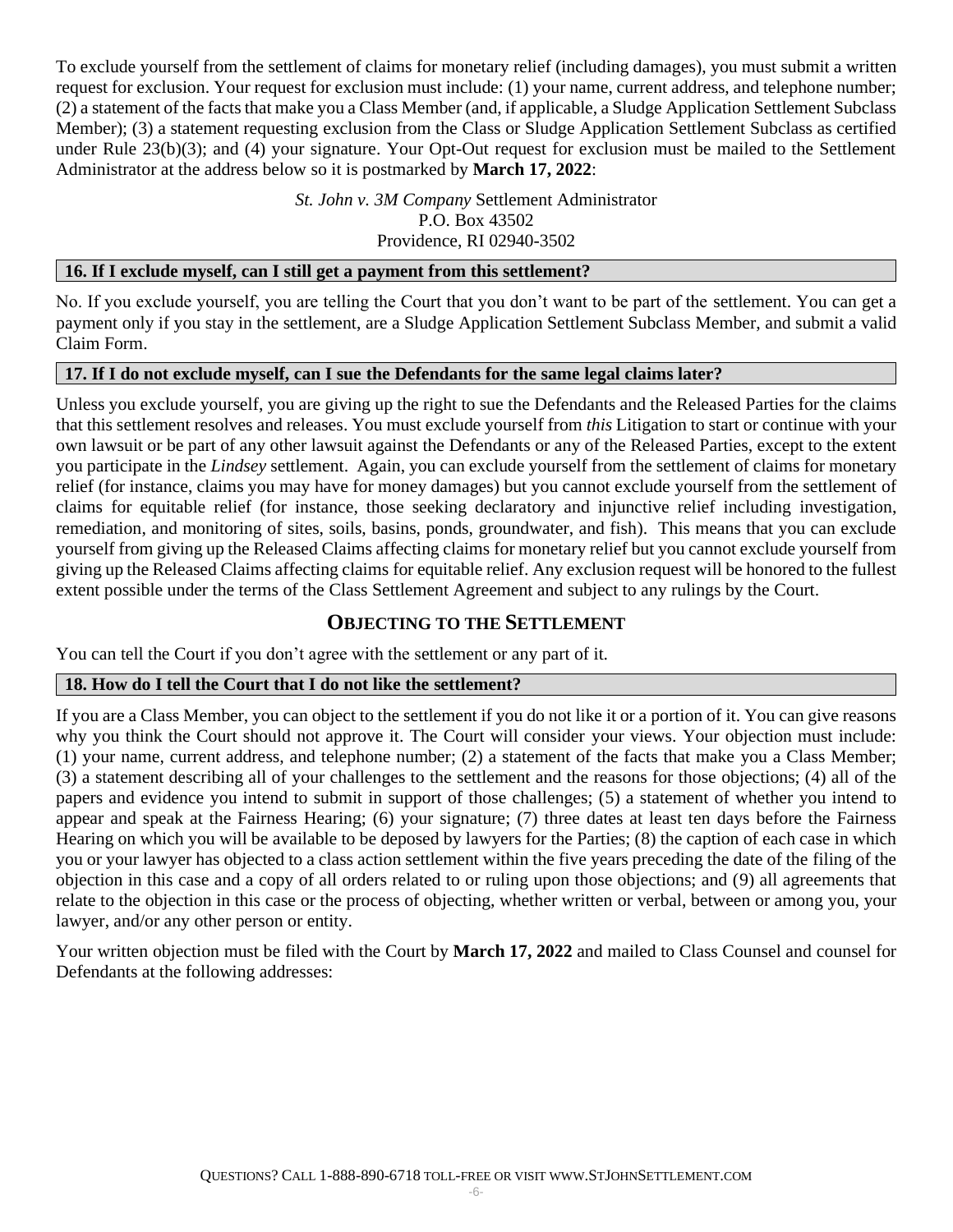| <b>Court</b>                            |  |  |
|-----------------------------------------|--|--|
| Chris Priest, Clerk of the Court        |  |  |
| Circuit Court of Morgan County, Alabama |  |  |
| 302 Lee St. NE, 4th floor               |  |  |
| Decatur, AL 35601                       |  |  |

| <b>Class Counsel</b>                                                                                            | <b>3M's Counsel</b>                                                                                        | <b>DAI's Counsel</b>                                                                                                      |
|-----------------------------------------------------------------------------------------------------------------|------------------------------------------------------------------------------------------------------------|---------------------------------------------------------------------------------------------------------------------------|
| D. Leon Ashford<br>Hare, Wynn, Newell & Newton, LLP<br>2025 3rd Avenue North, Suite 800<br>Birmingham, AL 35203 | M. Christian King<br>Lightfoot, Franklin & White LLC<br>400 20th Street North<br>Birmingham, AL 35203      | Christopher L. Yeilding<br>Balch & Bingham LLP<br>1901 6th Avenue North, Suite 1500<br>Birmingham, AL 35203               |
| <b>Toray's Counsel</b>                                                                                          | <b>Morgan County and</b><br><b>City of Decatur's Counsel</b>                                               | <b>Synargo's Counsel</b>                                                                                                  |
| E. Britton Monroe<br>Lloyd, Gray, Whitehead & Monroe<br>880 Montclair Road, Suite 100<br>Birmingham, AL 35213   | Barnes F. Lovelace Jr.<br>Harris, Caddell & Shanks, P.C.<br>214 Johnston Street, S.E.<br>Decatur, AL 35601 | J. Alan Truitt<br><b>Kazmarek Mowrey Cloud</b><br>Laseter LLP<br>1914 4th Avenue North, Suite 400<br>Birmingham, AL 35203 |
| <b>BFI's Counsel</b>                                                                                            |                                                                                                            |                                                                                                                           |
| William G. Beck<br>Lathrop GPM LLP<br>2345 Grand Boulevard, Suite 2200<br>Kansas City, MO 64108-2618            |                                                                                                            |                                                                                                                           |
| John W. Scott<br>Scott Dukes & Geisler, PC<br>211 22nd Street North<br>Birmingham, AL 35203                     |                                                                                                            |                                                                                                                           |

#### **19. May I come to Court to speak about my objection?**

Yes. You or your attorney may speak at the Fairness Hearing about your objection. To do so, you must include a statement in your objection indicating that you or your attorney intend to appear at the Fairness Hearing.

#### **20. What is the difference between objecting to the settlement and asking to be excluded from it?**

Objecting is simply telling the Court that you don't like something about the settlement. Excluding yourself is telling the Court that you don't want to be part of the settlement.

## **THE COURT'S FAIRNESS HEARING**

The Court will hold a hearing to decide whether to approve the settlement. You may attend and you may ask to speak, but you don't have to.

#### **21. When and where will the Court decide whether to approve the settlement?**

The Court will hold a Fairness Hearing at 1:30 p.m. on April 21, 2022 in Courtroom 444 at the Morgan County Courthouse, 302 Lee St., NE, 4th floor, Decatur, AL 35601. At this hearing, the Court will consider whether the settlement is fair, reasonable, and adequate. It will also consider whether to approve Class Counsel's request for an award of attorneys' fees and costs. If there are objections, the Court will consider them. Judge Thompson will listen to people who have asked to speak at the hearing (*see* Question 19 above). After the hearing, the Court will decide whether to approve the settlement.